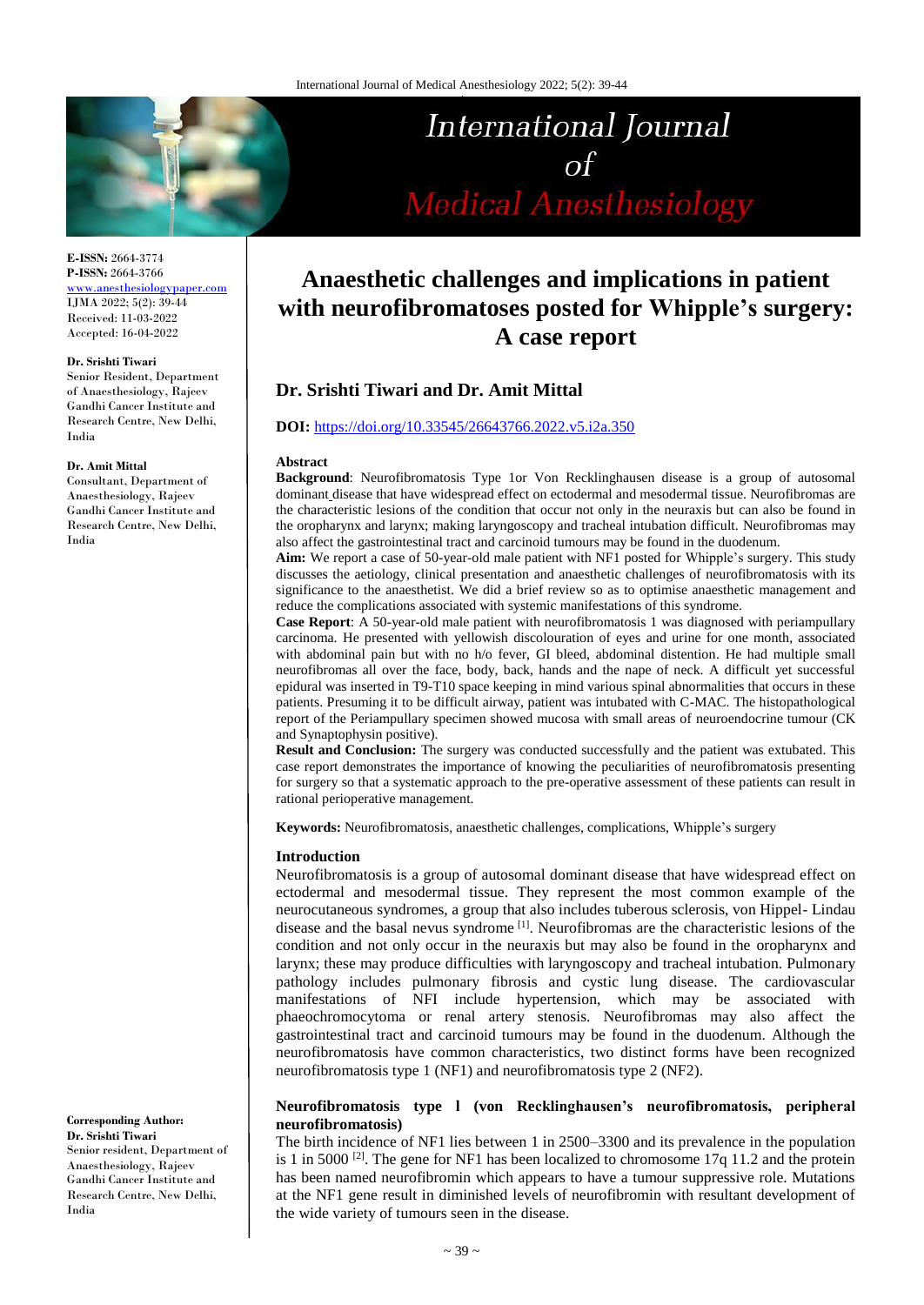**Diagnostic Criteria For Nf1:** - <sup>[3]</sup> The patient should have two or more of the following:

- Six or more cafe´-au-lait spots
	- 1.5 cm or larger in post-pubertal individuals
	- 0.5 cm or larger in pre-pubertal individuals
- Two or more neurofibromas of any type or one or more plexiform neurofibroma
- Axillary or groin freckling
- Optic glioma
- Two or more Lisch nodules (benign melanotic iris hamartomas)
- A distinctive bony lesion
- **•** Dysplasia of the sphenoid bone
- Dysplasia or thinning of long bone cortex
- A first degree relative with NF1



**Fig 1a:** Cafe-au-lait spots **Fig 1b:** Axillary freckling **Fig 1c:** Plexiform neurofibroma



**Fig 2a:** Optic glioma **Fig 2b:** Lisch nodule

#### **Other tumour found in NF1**

Phaeochromocytoma occurs more commonly in NF1 patients than in the general population [4]. Although the features of some of the Multiple Endocrine Neoplasia (MEN) syndromes overlap with NF1 (e.g. neural crest origin tumours), no association between the two conditions has been established. Intestinal tumours are commonly seen in NF1 patients and interestingly have a predilection for the duodenum and especially the ampulla of Vater<sup>[5]</sup>. Malignant gliomas are found in approximately 2% of patients with NF1 <sup>[6]</sup>. Finally, the association of juvenile chronic myeloid leukaemia with NF1 has helped in the identification of the role of the NF1 gene as a tumour suppressive gene  $[7]$ . Carcinoid tumours have been described in NF1. An unusual feature of the carcinoid tumour occurring in NF1 is the predilection for the duodenum and especially the ampulla of



vater. Patients may present with jaundice or upper gastrointestinal haemorrhage or obstruction; often, by the time a diagnosis is reached, metastases are present in the liver. The subsequent release of vasoactive peptides may result in patients presenting with the carcinoid syndrome of flushing, diarrhoea, bronchoconstriction and right heart lesions. Anaesthesia and surgery may be hazardous in this situation.

#### **Neurofibromatosis type 2 (bilateral acoustic neurofibromatosis, central neurofibromatosis)**

The birth incidence of NF2 lies between 1 in 33000–40000 with a prevalence within the population of 1 in  $210000$ <sup>[8]</sup>. NF2 gene has been shown to reside on chromosome 22q 12.1. The defining feature of NF2 is the presence of bilateral vestibular schwannomas—tumours arising from the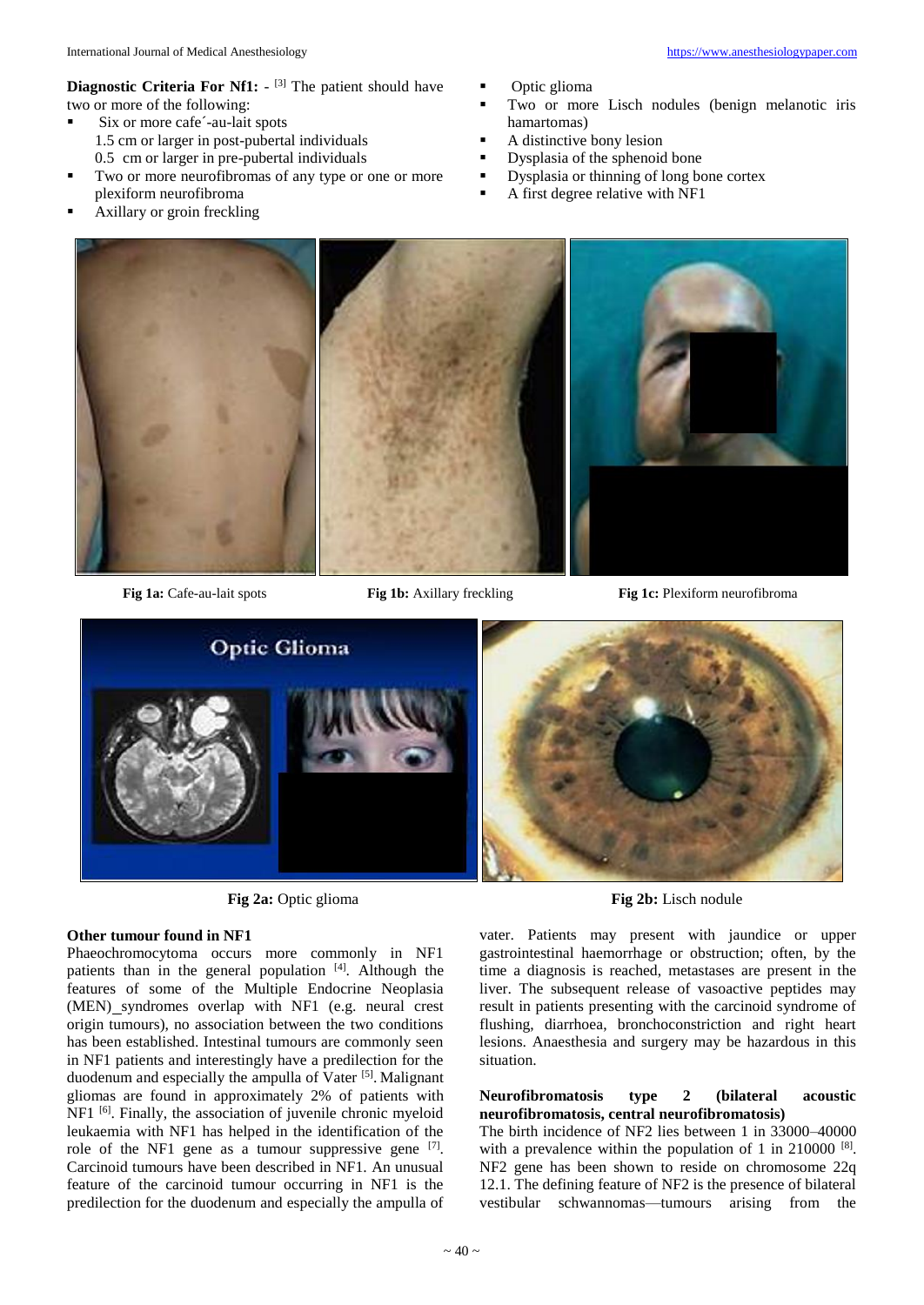vestibular branch of the VIII cranial nerve. Patients typically present with a gradual, progressive and often asymmetrical hearing loss although sudden hearing loss may occur<sup>[9]</sup>.

**Diagnostic criteria for NF2:** The following features confirm NF2:

- Bilateral vestibular schwannomas (VS) Or
- Family history of NF2 (first degree relative) plus:
- 1. Unilateral vestibular schwannoma in patient <30-yearold; or
- 2. Any two of the following: meningioma, glioma, schwannoma, juvenile posterior subcapsular lenticular opacities/juvenile cortical cataract.
- The following features indicate probable NF2:
- Unilateral vestibular schwannoma in patient <30 yr old plus at least one of the following: meningioma, glioma, schwannoma, juvenile posterior subcapsular lenticular opacities/juvenile cortical cataract.
- Multiple meningiomas (two or more) plus unilateral vestibular schwannoma in patient <30 yr old or one of the following: glioma, schwannoma, juvenile posterior subcapsular lenticular opacities/juvenile cortical cataract.

## **Clinical Case**

We present a case of a 50-year-old patient who came to our hospital with the chief complaints of yellowish discolouration of eyes and urine for one month. It was associated with generalised abdominal pain, mild in intensity and non-radiating in nature but no h/o fever, GI bleed, abdominal distention or significant vomiting. No

fibromas of the oral cavity or predictors of a difficult airway were found during airway exploration. The patient did not report dyspnoea, dysphagia or changes in voice tone that could suggest the presence of laryngeal fibromas. No signs and symptoms of carcinoid syndrome like flushing, diarrhoea, bronchoconstriction, right heat lesions were noted and neither was there any history of DM, HTN, CAD, BA, TB, Thyroid dysfunction, Seizure, Stroke, Covid infection, Visual disturbances. Patient also did not receive any Chemotherapy, Radiotherapy in the past  $\&$  nor were there any past surgical history. CECT W/A: showed an ampullary mass measuring 2.3\*1.9 cm causing gross upstream dilatation of CBD, bipolar IHBRD, ventral pancreatic duct and distension of gall bladder. Histopathology & Cytology of the Periampullary specimen showed mucosa with small areas of neuroendocrine tumour (CK and Synaptophysin positive). Additional tests included biochemistry, whole blood count, coagulation tests and a chest radiograph, all of which came back normal. So, depending upon the S/S, investigations and examination, the diagnosis of Ca periampullary carcinoma was made and the patient was planned on Whipple's Pancreaticoduodenectomy.

On the day of surgery my patient was given premedication in the form of tablet Pantocid (40mg) and tablet Granicep (2mg), 1 hour prior to shifting him in the OT. After taking him inside, on the table, all non-invasive monitors were applied (ECG, Pulse oximeter, NIBP) and in sitting position his spine was again evaluated for the possibility of epidural anaesthesia. Thereafter a challenging yet successful epidural anaesthesia was administered at (T9-T10) level via LOR technique at a depth of 5 cm. Successful epidural placement was confirmed with the test dose of 3ml (Lox+adr).



**Fig 3:** Patient positioning for epidural insertion, Part preparation and epidural needle with catheter insertion

After a difficult epidural anaesthesia we next decided to intubate the patient, keeping in mind the possibility of difficult airway with all equipments ready, in case of an emergency. The patient was induced with injection fentanyl 130mcg, injection propofol 120mg and injection succinylcholine 75mg. There was no airway obstruction after induction during manual ventilation with a facial mask.

Endotracheal intubation proceeded uneventfully with the help of videolaryngoscope (Cmac with D blade) and mechanical ventilation was instituted. The correct position of the tube was confirmed with capnography and auscultation. Laryngoscopy did not reveal gross laryngeal fibromas. Sevoflurane at 1 MAC and fentanyl according to analgesic needs were used during anaesthetic maintenance.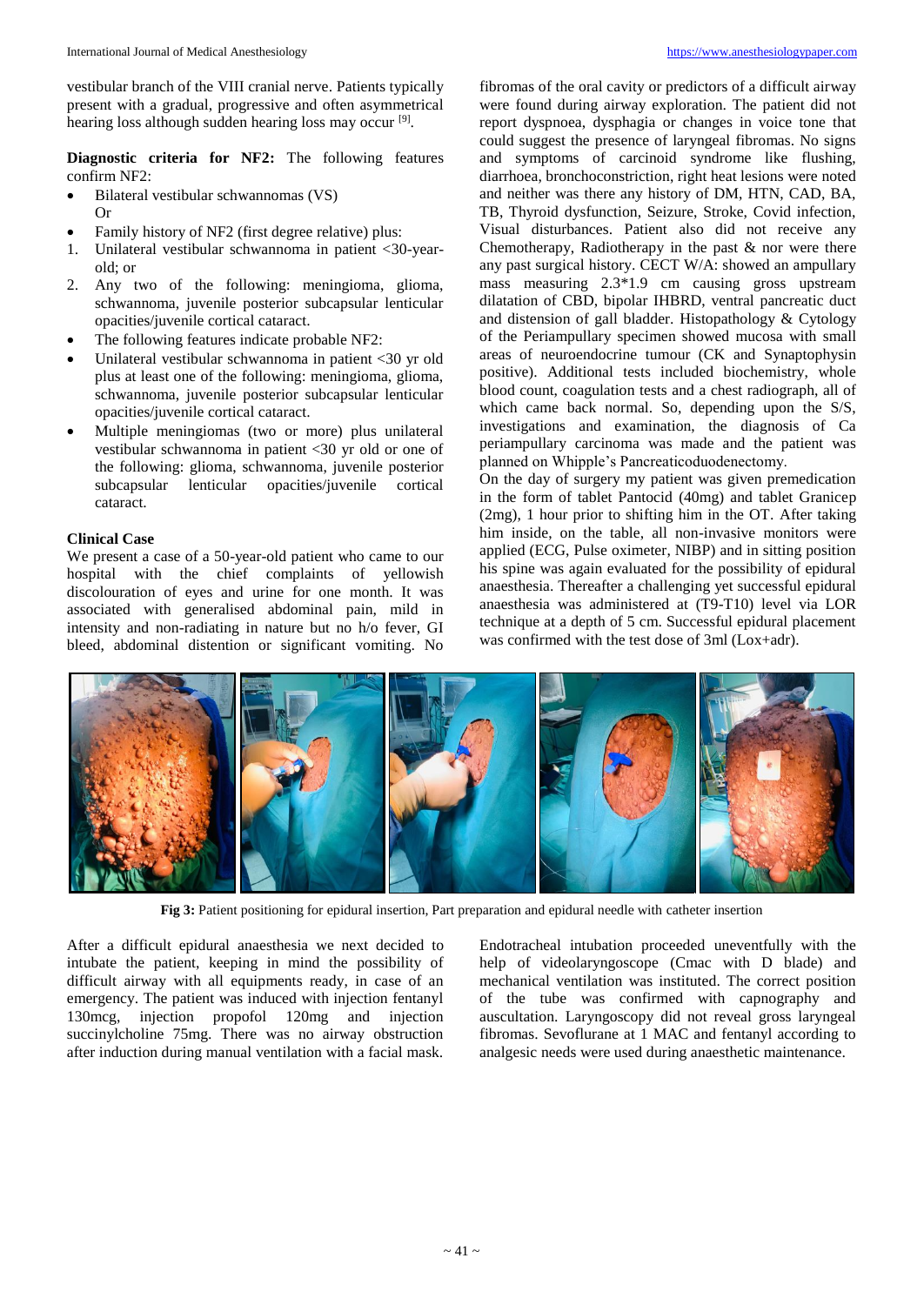

**Fig 4:** ETT Insertion, Left Radial artery Cannulation

WPD is a major abdominal surgery with risk of many hemodynamic fluctuations and blood loss, so we decided to use invasive monitoring for this case by inserting a CVP line and an intra-arterial line (preferably Radial artery). Triple lumen CVP line was inserted into the right internal jugular vein under USG guidance. Similarly, after performing an Allen's test on both sides, left sided radial artery cannulation was done using USG probe. Insertion of all invasive monitors along with IV cannulation was yet another challenging task because of numerous neurofibromas present at the site of cannulation.



**Fig 5:** 16 G IV Cannulation, Right IJV Central line insertion

The entire surgery lasted for about 6.5 hrs during which, there was an inadvertent lesion of the superior mesenteric artery which evolved with hemodynamic instability, haemorrhagic shock and the need for clipping of the vessels. The mean arterial pressure fell to 42mmhg but with the administration of colloids and norepinephrine (0.3mcg/kg/min) rapidly increased to 60mmhg. Once the patient was stabilised, an ABG was sent showing the haemoglobin concentration of 7.2g/dl. As the baseline haemoglobin of the patient was low and considering the possibility of further blood losses because of the type of the surgery, we decided to transfuse 2 units of PRBC's and 2 units of FFP to the patient. Thankfully, the bleeding was well controlled and the rest of the surgery proceeded uneventfully. At the end of the surgery, after repeating an ABG showing the hb of 8.9 g/dl and patient being hemodynamically stable with no requirement of any further vasopressors/inotropes, the decision was made to extubate the patient. He was given Inj Ranitidine 50mg, Inj ondansetron 4mg, Inj Glycopyrrolate 0.5mg and Inj. neostigmine 2.5mg, and was extubated upon reaching a train-of-four value of 0.9. Upon extubation VAS score recorded was 0 and the recovery was smooth. The patient was then taken to the SICU and had a favourable course.

#### **Discussion**

Neurofibromatosis (NF) is a group of autosomal dominant neurocutaneous phakomatoses which includes tuberous sclerosis complex, Hippel–Lindau syndrome and the basalcell nevi syndrome [10] . It is possible to distinguish two types of neurofibromatosis on the basis of the phenotypical and genetic characteristics: NF1 or VR and neurofibromatosis type 2 (NF2).

The incidence of VR is 1 in every  $2500-3300$  births  $^{[11]}$  and the prevalence is 1 in every 5000 inhabitants. Although it has a 100% penetrance, expression varies [12] with 50% of the patients having no family history, which implies a spontaneous mutation [12].

Café-au-lait spots are found in 95% of adults with VR. Neurofibromas are the most characteristic lesion  $[13]$ representative of this disorder.

Lisch nodules are present in 95% of cases. They may be associated with bone abnormalities, pheochromocytoma<sup>[14,</sup>  $15$ , gut tumours  $[16]$ , carcinoid tumours, spinal or cerebral  $[17]$ , vertebral deformities, juvenile chronic myelogenous leukaemia, and growth and mental retardation. Neurofibromatosis type 2 is diagnosed on the basis of a series of clinical criteria, defined by the presence of bilateral vestibular schwannomas leading to hearing loss, cataracts,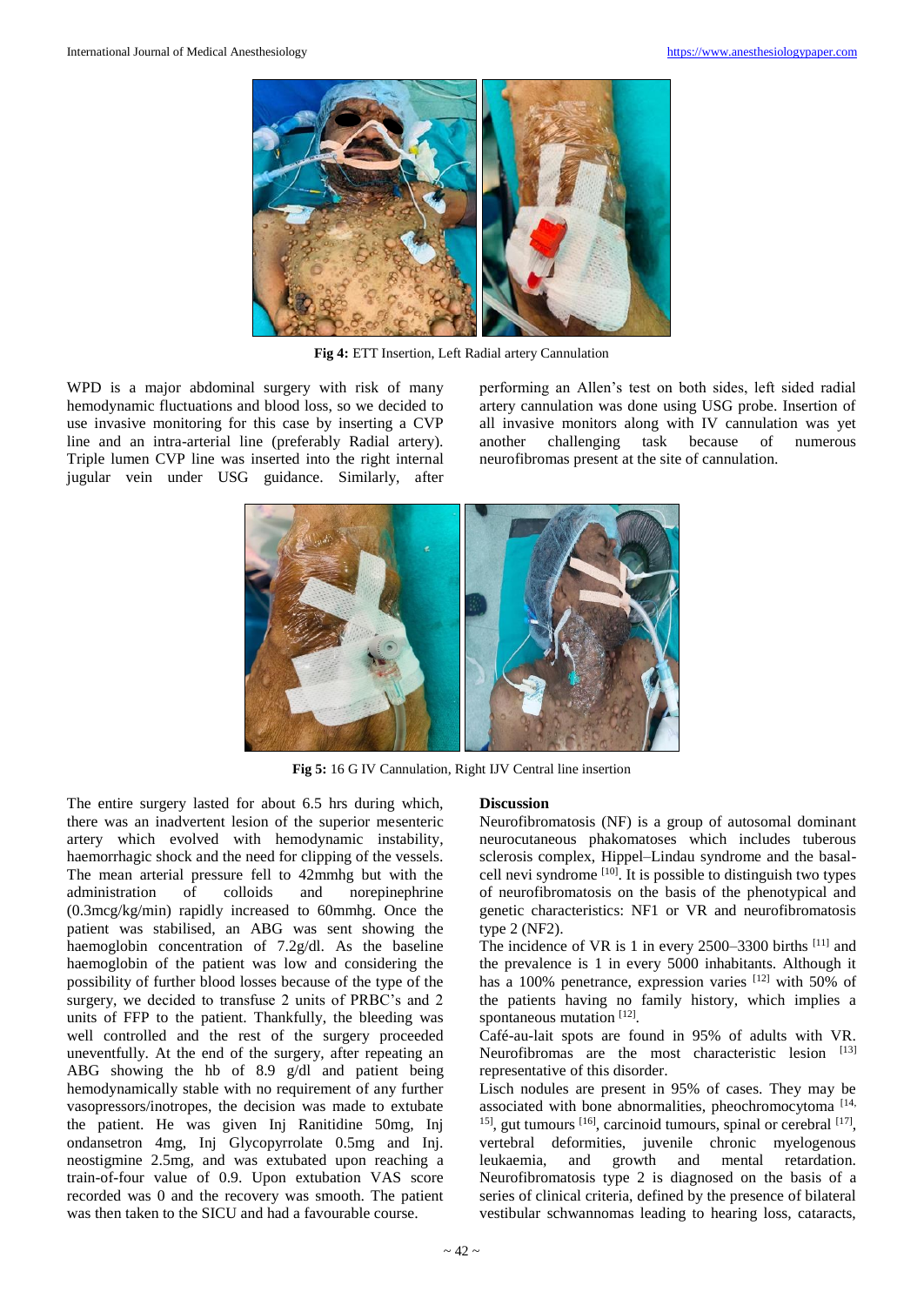and central nervous system involvement, such as meningioma. VR poses a challenge to anaesthetists, including a potentially difficult airway, abnormalities of the spinal anatomy and peripheral neurofibromas; [18] hence the need for a careful systemic assessment before selecting the anaesthetic technique [19].

## **Anaesthetic challenges of NF1**

| <b>Systems</b>           | <b>Comments</b>                                                  |
|--------------------------|------------------------------------------------------------------|
| Airway                   | Neurofibroma of tongue, pharynx or larynx may                    |
|                          | interfere with tracheal intubation. Suspicion raised             |
|                          | by history of dysphagia, dysarthria, stridor or                  |
|                          | change of voice.                                                 |
| Respiratory<br>system    | Intrapulmonary neurofibroma, pulmonary fibrosis                  |
|                          | may produce cough and dyspnoea Right                             |
|                          | ventricular failure may be present                               |
|                          | Scoliosis/kyphosis may compromise lung                           |
|                          | function.                                                        |
| Cardiovascular<br>system | Raised arterial pressure usually essential                       |
|                          | hypertension but consider phaeochromocytoma or                   |
|                          | renal artery stenosis Hypertrophic cardiomyopathy                |
|                          | may occur                                                        |
|                          | Mediastinal tumours may result in superior vena                  |
|                          | caval obstruction.                                               |
| Central nervous          | Cerebral and spinal neurofibromas common.                        |
| system                   | Increased incidence of epilepsy and learning                     |
|                          | disorders. Cerebrovascular disease may co-exist.                 |
|                          | Intestinal tumours may present with pain,                        |
| Gastrointestinal         | gastrointestinal haemorrhage or perforation.                     |
| tract                    | Carcinoid tumours occur in duodenum and may                      |
|                          | result in jaundice and carcinoid syndrome.                       |
| Genitourinary            | Neurofibromas may cause ureteric/urethral                        |
| system                   | obstruction.                                                     |
|                          | Musculoskeletal Vertebral deformities or spinal cord tumours may |
| system                   | make spinal/extradural techniques difficult.                     |

Classically, general anaesthesia has been considered safer since the presence of intracranial neuromas or the existence of unknown spinal neuromas (up to 40% of cases) may worsen the neurological picture when locoregional anaesthetic techniques are used  $[19, 20]$ , with devastating consequences such as haematomas and paralysis.

Therefore, as anaesthetists we are required to perform a thorough assessment to identify difficult airway predictors, as well as an adequate interview designed to detect intraoral lesions <sup>[21]</sup>. If a difficult airway is expected, awake fibre optic bronchoscopy intubation must be considered as the technique of choice <sup>[21]</sup>. Multisystem involvement in VR requires special attention to other potential intra-operative findings such as hypertension, which could be related with an unknown pheochromocytoma (up to 20% of patients with VR) or renal artery stenosis. Other causes of pheochromocytoma that need to be ruled out include von Hippel-Lindau syndrome, multiple endocrine neoplasia Type 2B (MEN 2B) and paraganglioma syndromes  $[22]$ .

Other considerations include respiratory compromise with intrapulmonary fibromas and pulmonary fibrosis, and cardiovascular compromise with hypertrophic cardiomyopathy or mediastinal tumours compressing the superior vena cava, beside hypertension. The presence of scoliosis compromises cardiopulmonary function, leading to right ventricular failure  $[11]$ . Also conditions like epilepsy, carcinoid tumours and obstructive ureteral stenosis due to neurofibromas must be ruled out [11] . If we see the pharmacology of drugs there have been many reports

suggesting an increased sensitivity of patients with NF1 to non-depolarizing neuromuscular blocking drugs [23,2 4, 25, 26, 27, 28] . In addition, the sensitivity to succinylcholine has been reported as increased, decreased or normal. A large retrospective study of patients given succinylcholine and/or a variety of non- depolarizing neuromuscular blocking drugs with neuromuscular monitoring excluded any definite abnormal response to the relaxants given. It was thus concluded that patients with neurofibromatosis react in a normal fashion to neuromuscular blocking drugs. However, patients with neurofibromatosis should have neuromuscular transmission monitored when neuromuscular blocking drugs are used. This is especially pertinent in NF1 patients with renal impairment or those on concurrent medication (e.g. anticonvulsant drugs), which may interfere with the normal pharmacokinetics or pharmacodynamics of neuromuscular blocking drugs.

## **Summary and Conclusion**

We reviewed the existing literature in order to avoid deleterious effects from our clinical anaesthesia practice because of the multi-organ involvement in a disease that may give rise to multiple perioperative adverse events. Despite various challenges that were encountered during epidural placement, invasive lines insertion, induction and intraoperative adverse events, a successful surgery was conducted which once again highlights the the importance of knowing the peculiarities of neurofibromatosis presenting for surgery so that a systematic approach to the preoperative assessment of these patients can result in rational perioperative management.

# **References**

- 1. Korf BR. Neurocutaneous syndromes: Neurofibromatosis 1, neurofibromatosis 2, and tuberous sclerosis. Curr Opin Neurol. 1997;10:131-6.
- 2. Crowe FW, Schull WJ, Neel JV. A Clinical, Pathological, and Genetic Study of Multiple Neuro®bromatosis. Spring®eld, IL: Charles C. Thomas, 1956.
- 3. Gutmann DH, Aylsworth A, Carey JC, *et al*. The diagnostic evaluation of multidisciplinary management of neuro®bromatosis 1 and neuro®bromatosis 2. JAMA. 1997;278:51-7.
- 4. Loh KC, Shlossberg EC, Abbott EC, Salisbury SR, Tah MH. Phaeochromocytoma: A ten year survey. Q J Med. 1997;90:51-60.
- 5. Klein A, Clemens J, Cameron J. Periampullary neoplasms in von Recklinghausen's disease. Surgery. 1989;106:815-9.
- 6. Ugren EB, Kinnear-Wilson LM, Stiller CA. Gliomas in neuro®bromatosis: A series of 89 cases with evidence of enhanced malignancy in associated cerebellar astrocytomas. Pathol Annu. 1985;20:331-58.
- 7. Bollag G, Clapp DW, Shih S, *et al*. Loss of NF1 results in the activation of the Ras signalling pathway and leads to aberrant growth in haematopoietic cells. Nature Genet. 1996;12:144-8.
- 8. Huson SM. What level of care for the neuro®bromatoses? Lancet. 1999;353:1114-6.
- 9. Evans DGR, Huson SM, Donnai D, *et al*. A clinical study of type 2 neuro®bromatosis. Q J Med. 1992;304:603-18.
- 10. Guido Lastra, Roberto Franco, Pedro Nel Rueda P, Lina